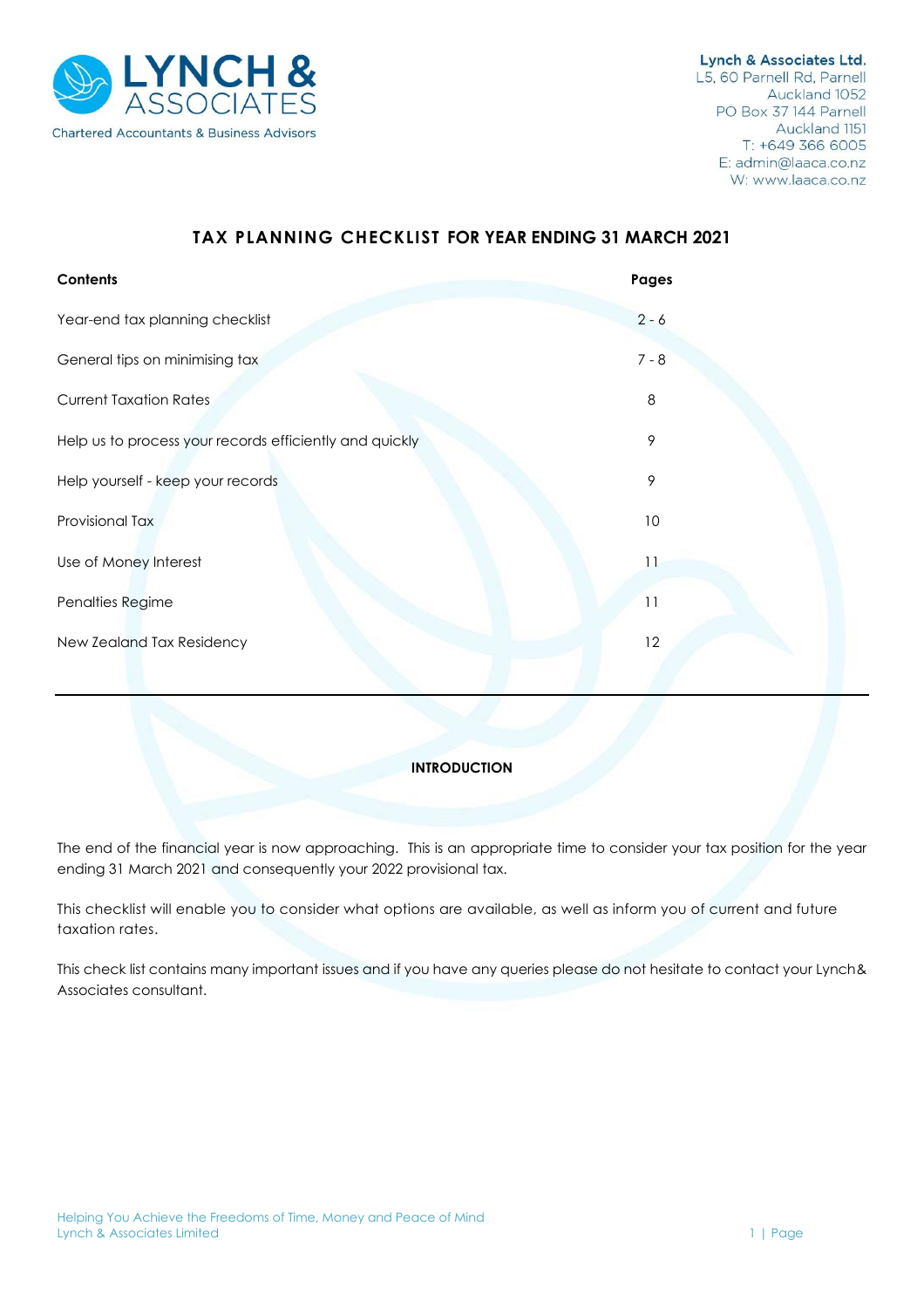## **Year -end tax planning checklist**

Below is a checklist of matters relevant to all business entities which you should consider before 31 March, some of which may help you reduce the amount of tax you have to pay for 2021.

## **1. Fixed Assets**

You should review your fixed asset register to ensure assets are classified correctly and correct tax depreciation rates are applied.

Review the fixed asset register to ensure the assets exist and to identify assets that are no longer used to claim a deduction for the remaining adjusted tax value of the asset.

Assets can be written off if:

- The asset is no longer used by you in your business or to produce income; and
- Neither you nor an associated person intends to use the asset in a business or in the future to derive gross income; and
- The cost of disposing of the asset would be more than any proceeds from disposing of the asset; and
- The asset is neither a building nor an asset being depreciated using the pooling method.

As a result of COVID-19, there have been revisions to the lowvalue asset threshold. Assets costing \$1,000 or less (if the item was acquired on or after 17 March 2021), or \$5,000 (if the item was acquired between 17 March 2020 and 16 March 2021) qualify for an immediate deduction provided:

- They do not form part of some other asset; and
- They are not purchased from the same supplier at the same time as another asset and the total is more than their relevant threshold.

#### • **Depreciation of buildings**

From 01 April 2020, depreciation has been restored on commercial and industrial buildings, with the applicable rates being 1.5% straight line or 2% diminishing value.

Where an applicable building has been purchased since 2011 (when depreciation deductions for buildings were removed), depreciation is calculated based on the purchase price. Where an applicable building was purchased prior to 2011, care must be taken when calculating depreciation as several factors need to be considered, including the tax written down book value as at 2011, the cost of capital improvements in the intervening period and whether the 15% fit-out concession was utilised.

Care also needs to be taken with respect of buildings that are used for both residential and commercial usage.

### • **Demolition costs**

Building demolition costs are generally not deductible. The deductibility of the demolition costs should be considered if a building has been demolished during the year.

#### • **Feasibility expenditure / R&D**

- o Feasibility costs may be deductible in the current year if they were incurred before a management decision was made to proceed with the capital project.
- o Costs of unsuccessful software development are deductible in the year the project is abandoned.
- o New R&D and black hole expenditure rules have been introduced from 2015/16 income year and allow:
	- ➢ Startup R&D intensive businesses to cash out tax losses in certain situations;
	- ➢ A one-off tax deduction for capitalised development expenditure, where the tangible asset is written off for accounting purposes; and
	- ➢ The cost base of certain intangible assets (with a useful life that can be reasonably estimated) to be expanded.

A research and development tax credit of 15% is available to those who engage in eligible research and development activities and incur eligible research and development expenditure. The credit is refundable in some circumstances. It would also pay to have systems in place to track expenditure in order to maximise the level of credit available.

#### **2. Prepaid expenditure**

Certain expenditure incurred can be claimed as a tax deduction provided it is expensed for financial reporting purposes.

Certain expenditure even if incurred will be still nondeductible to the extent it relates to:

- Goods which have not been used by year end; or
- Services which have not been performed by year end; or
- Choses in action which remain enforceable

Some expenses can be prepaid regardless of the amount or period being prepaid, for example:

- Stationery,
- Subscriptions for papers or journals,
- Vehicle registration and road user charges,
- Postage and courier charges,
- Rates,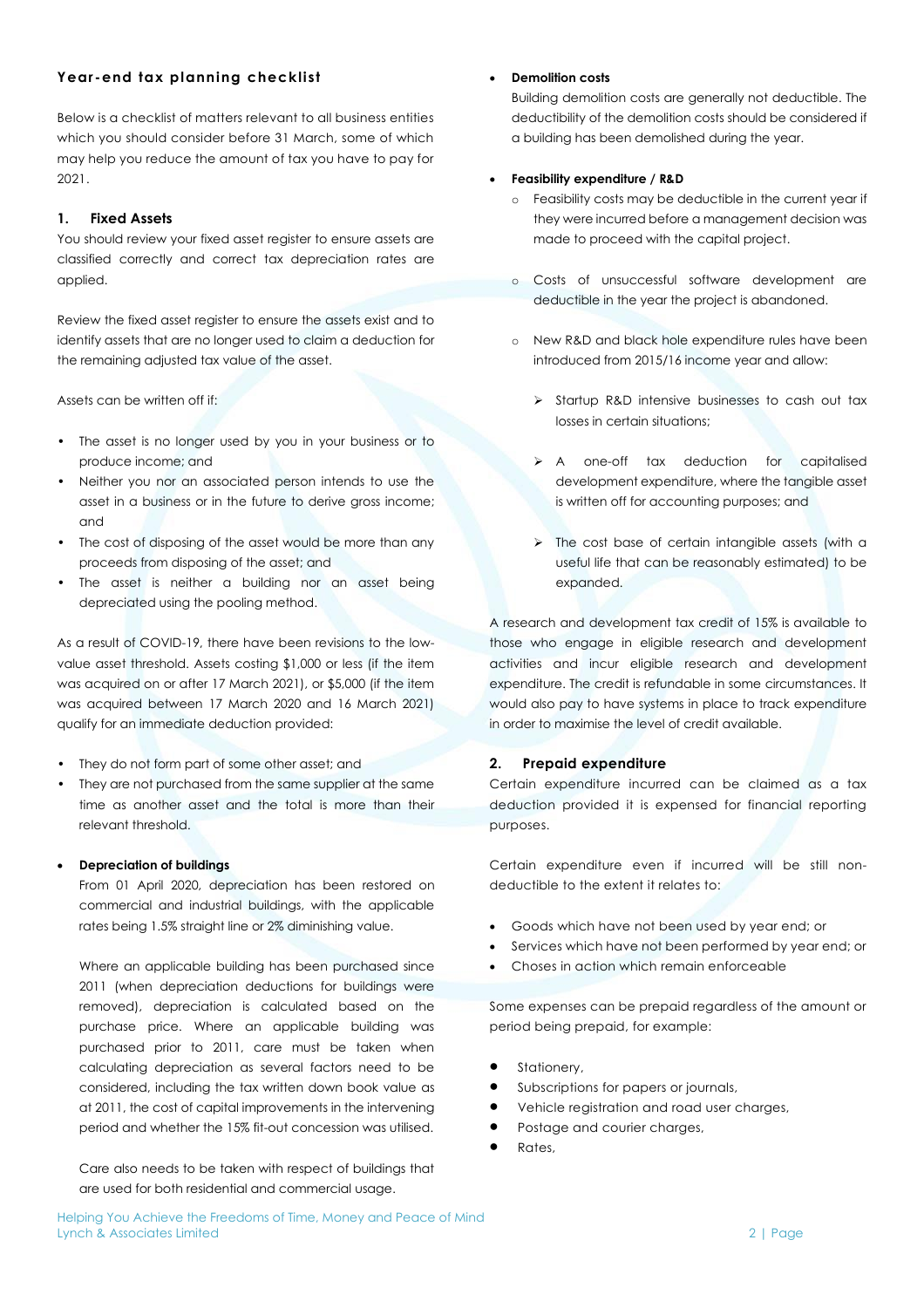Other expenses can be paid in advance only up to a certain limit, for example:

|                                                                                                                  | Max<br>Amount | Max No<br>Οf |
|------------------------------------------------------------------------------------------------------------------|---------------|--------------|
|                                                                                                                  | \$            | Months       |
| Rent (if prepayment more than<br>one month)                                                                      | 26,000        | 6            |
| Rent (if prepayment less than one<br>month)                                                                      | Any<br>amount | 1            |
| Rent or bailment of livestock                                                                                    | 26,000        | 6            |
| Consumables                                                                                                      | 58,000        | N/A          |
| Insurance (where each premium<br>is no more than $$12,000$                                                       | N/A           | 12           |
| Professional or Trade Association<br>subscriptions (where<br>each<br>subscription is no more<br>than<br>\$6,000) | N/A           | 12           |
| Accommodation or travel                                                                                          | 14,000        | 6            |
| Advertising                                                                                                      | 14,000        | 6            |
| Other periodic charges                                                                                           | 14,000        | 12           |
| Other services                                                                                                   | 14,000        | 6            |

The legislation regarding allowable prepayments is complex and we recommend clients discuss with us any plans for prepaying expenses prior to committing to any expense.

#### **Other prepaid expenditure**

Prepaid expenditure on items other than those covered above is only tax deductible to the extent the services have been performed or goods provided.

#### **3. Discount reserve**

A deduction for a discount reserve, such as prompt payment discount, will be allowed if debtors are customarily entitled to this discount. In the first year a deduction of the discount percentage is allowed and in subsequent years adjustments are made which maintain the discount level at the approved percentage of the debtors. However, if the credit period offered to customers is more than 93 days different rules apply.

## **4. Bad debts**

To claim a tax deduction for bad debts, the debt must be:

- Bad; and
- Physically written off on or before balance date.

The above rules mean you must be able to support that the debt is bad (i.e. you have made reasonable efforts to collect the debt before writing it off).

GST on bad debts written off can be claimed back as an input tax. Include the GST component on bad debts written off in the credit adjustment box of your GST return (box 13).

Bad debts when recovered need to be treated as income with the corresponding GST adjustment.

#### **5. Retentions**

Retentions on building contracts are generally taxable in the year the contractor becomes legally entitled to receive them. This can result in a significant deferral of income.

#### **6. Repairs and maintenance**

You should review repairs and maintenance expense account to consider whether it contains any capital expenditure.

No deduction is allowed for repairs and maintenance reserve. It may be worthwhile undertaking repairs and maintenance before year end to obtain full deduction. Deciding whether expenditure on an asset is deductible as repairs and maintenance or should be capitalised is often difficult.

#### **7. Guarantee / warranty provisions**

Provisions for warranties and other expenses are generally nondeductible. However, in accordance with the Privy Council decision in Mitsubishi Motors, it is possible to obtain deductions for provisions in limited circumstances, if appropriate records are held.

#### **8. Valuation of trading stock (not including livestock)**

Various valuation options are available depending on annual turnover and the valuation method used for financial reporting purposes.

Generally trading stock, including work in progress, is valued at either cost using a cost valuation method or market selling value when this is lower than cost.

The cost valuation method includes cost or where permitted, replacement price, or discounted selling price.

To claim a deduction for obsolete or slow-moving stock, it should be physically disposed during the year or valued at market selling value if lower than cost.

### **9. Look through companies (LTC)**

Closely held companies can elect to become LTC's.

The profit and/or loss of the LTC is shared by the shareholders, according to their shareholding, and taxed personally. There is no separate tax assessment at company level.

#### **10. Imputation credit account (ICA)**

Companies will be liable for penalty of 10% if the ICA has a debit balance at 31 March.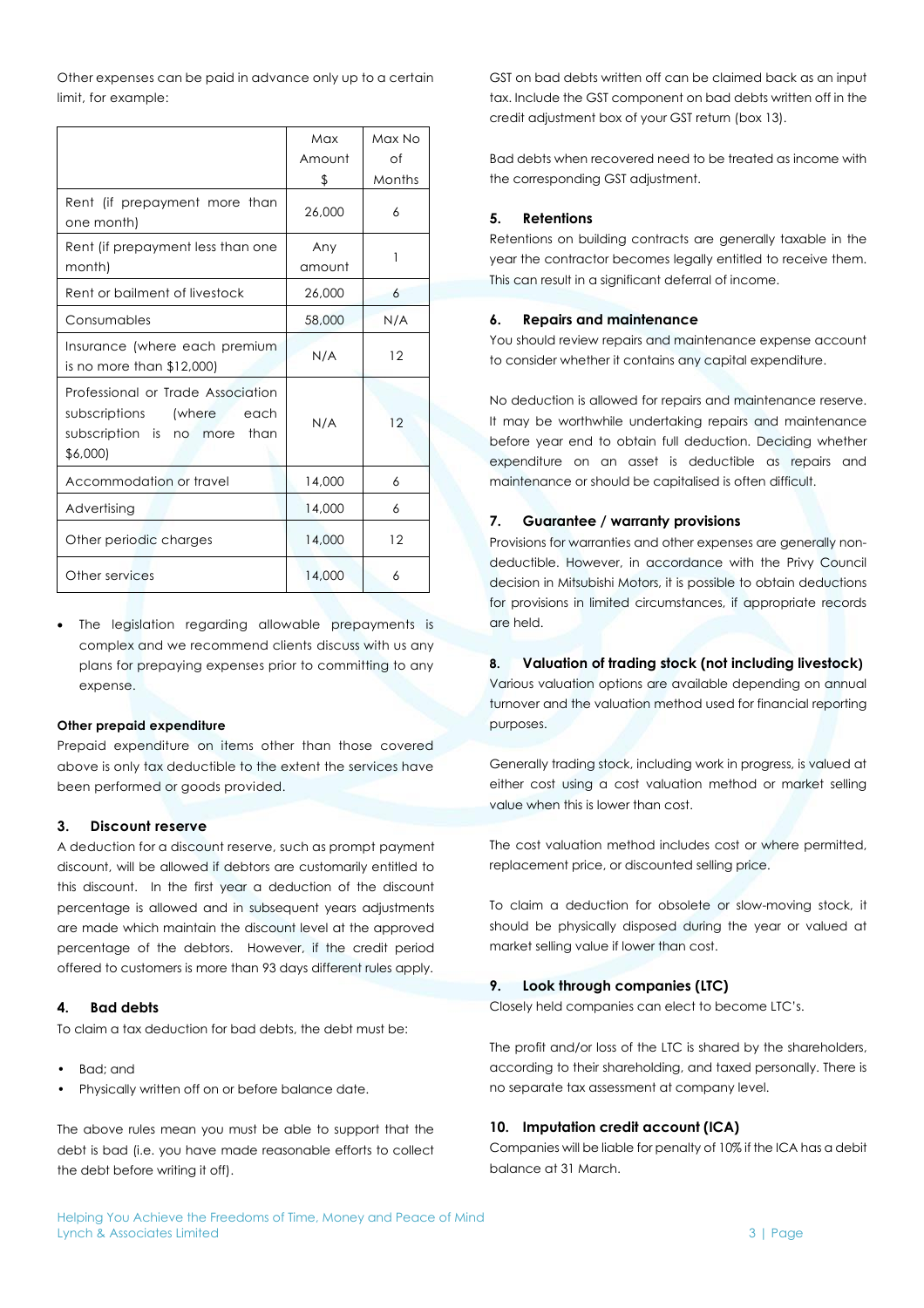Before year end consider:

- Will the ICA be a debit balance at 31 March? if so, consider a prepayment of tax before 31 March.
- Is there a 66% shareholder continuity test, to carry forward any ICA at year end?
- Will any ICA be attached to dividends paid before 31 March 2021?

### **11. Holiday pay and bonuses for employees**

Amounts payable to employees, for holidays or bonuses at balance date are deductible in the year to 31 March 2021 if paid to the employee within 63 days of balance date. In all other cases the deduction can be claimed in the income year the payments are made.

### **12. Residential property – Bright-Line Test**

Where residential property is held for five years or less (two years or less if the property was acquired before 29 March 2018), it may be subject to the "bright-line test" with any profits on sale subject to income tax. This rule does not apply to the family home.

#### **13. Residential property – Loss Ring Fencing**

From the 2019/20 year, losses on residential rental properties will only be able to be offset against income derived from residential rental properties, either from rental income or the application of the "bright-line test".

#### **14. Trust & trust distributions**

For trusts on a tax agent's list, with an extension of time for filing, the distribution date may be the earlier of the date on which the trust income tax return is filed or the date by which the trust tax return is due to be filed. Distributions of current year income by this date allow the income to be taxed in the hands of the beneficiary, rather than in the hands of the trustees.

If the Trust Deed contains a clause requiring the distributions to be made within 6 months of balance date, this can override the above.

If the trust does not pay or vest beneficiary income within the required time frame, all the trust's income for the year will be trustee income and taxed at the trust's tax rate.

The Trusts Act 2019 has come into force on 30 January 2021 and strengthened the rules around the administration of trusts.

## **15. Lease inducement/surrender payments (commercial leases)**

These payments are now on revenue account for both the payer and payee:

- Lease inducement payments are now deductible to the landlord and taxable to the tenant, spread over the term of the lease.
- Amounts paid in consideration for the surrender or termination of a lease are taxable to the payee and deductible to the payer in the year they are derived or incurred.
- The changes in relation to lease inducement payments apply to amounts incurred or derived from 01 April 2013 in relation to agreements entered into after the same date. The changes relating to lease surrender payments apply to amounts incurred or derived from 01 April 2013.

## **16. Personal attribution rules**

The personal attribution rule is an anti-avoidance rule to prevent individuals from diverting income to entities which have a lower tax rate than their personal marginal tax rate. The attribution rule may apply where:

- There is an interposed entity between the customer and the person doing the work; and
- 80% of the entity's service income is from one source; and
- 80% of the entity's income is derived from services performed by a person associated with the entity or a relative of that person.

If an attribution adjustment is required, it deems the net income to belong to the individual. The adjustment takes into account any income received by the individual(s) for the services, such as a salary, partnership profits, beneficiary income or a dividend.

#### **17. Mixed use assets**

The tax treatment of real estate (mainly holiday homes), water craft (with a purchase price of more than \$50,000) and aircraft (with a purchase price of more than \$50,000) where the asset is used for both private use and income earning use and is unused for 62 days or more per year is subject to the mixed-use asset rules. Under the rules, certain losses will be quarantined, and a deduction may only be claimed when the asset derives positive net income.

If the gross income from the mixed-use asset is less than \$4,000 per annum, or if you would otherwise have quarantined deductions, the ability exists to opt out from the mixed-use asset regime for that year. This means that income is not subject to tax, but also means that no deductions can be claimed. This concession does not apply to close companies.

Complex interest deductibility rules exist in instances where mixed use assets are held in companies, as well as additional quarantining rules.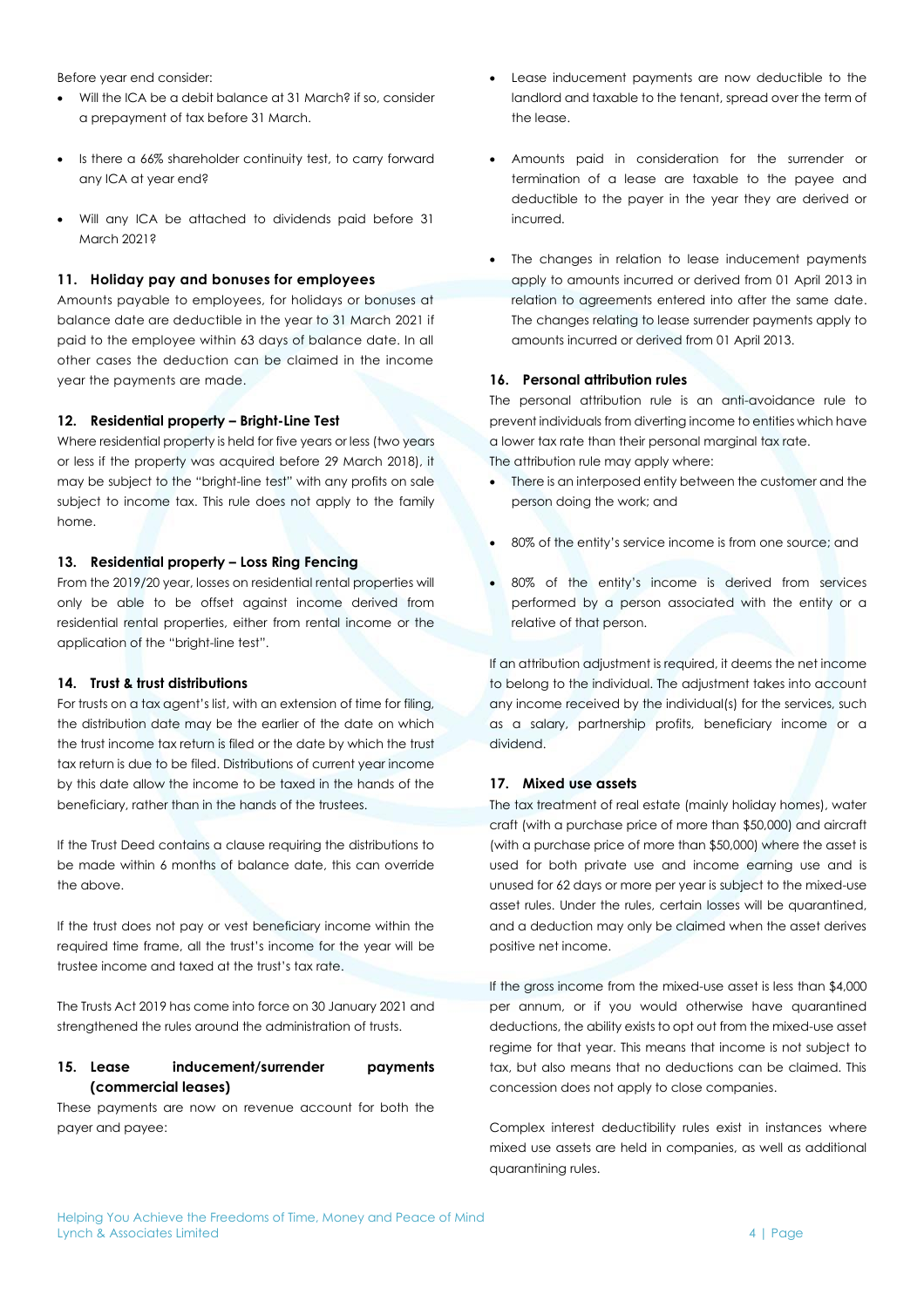If you own mixed use assets, we recommend contacting us to discuss your options.

### **18. Shareholder current account**

An overdrawn shareholder account means that the shareholder owes money to the company, typically through regular drawings throughout the year or by way of a loan.

The following options should be considered to avoid a deemed dividend or FBT liability on the loan.

- Repay the loan in cash before the year end or
- Pay a shareholder salary or
- Declare a dividend before 20 April 2021. Declaration of dividend at a later date would be possible provided the company has paid sufficient provisional tax to cover the RWT.

#### **19. Tax losses**

The ability to carry forward tax losses is subject to shareholding continuity of 49%. The ability to offset losses against the net income of other group companies requires common shareholding of 66%. The ability to carry forward imputation credits is subject to shareholding continuity of 66%.

Note these tests must always be met and not just at year-end.

If you are anticipating shareholding changes and believe you will breach continuity, forfeited losses can be minimised by accelerating income recognition and minimising deductions where possible. Also, consider the payment of a dividend or making a taxable bonus issue to use imputation credits before they are forfeited.

The legislation in this area is set to change, with a same or similar business test enabling businesses to carry forward tax losses where they lack shareholding continuity of 49%, but the underlying business continues in operation. This is expected to be effective from the 2020-21 year.

### **20. General accruals**

For accruals or provisions of expenditure to be deductible in the current year, the expenditure must be definitively committed to and capable of reasonable estimation before year end.

Expenditure, which is merely contingent, pending or threatened will generally not meet the incurred test. Accruals which are akin to general provisions will generally not be deductible.

#### **21. Transfer pricing & inter-entity lending**

• **Transfer pricing**

With the increase in transfer pricing audit activity, we suggest any dealings with offshore related parties be formally documented to support the arm's length nature of the prices applied.

The onus of proof for transfer pricing matters has also shifted to the taxpayer and Inland Revenue has the power to investigate the last seven years in relation to transfer pricing instead of the usual four years, provided notice of a tax audit or investigation is given within the usual four years.

### **Inter-entity lending**

Cross border loans with related parties should incur interest at market rates. If no interest has been charged, this can give rise to a deemed dividend. The exception to this is if the loan is in the nature of a short-term working capital loan.

### **22. Legal fees**

- \$10,000 de minimis concession.
- Fees need to be related with business activity.
- Overrides capital limitation i.e. legal fees deductible irrespective of whether legal fees are capital in nature.

Note: all legal fees (including those not connected with the business) are included when calculating threshold.

#### **23. Thin Capitalisation**

The regime will apply if a New Zealand company is owned or controlled by non-residents or where a New Zealand owned company owns foreign controlled companies. We recommend you confirm whether your company is subject to the regime and if so, whether its debt level exceeds the applicable safe harbour level. For foreign controlled companies, the safe harbour applies if interest bearing debt does not exceed 60% of the value of assets. The thin capitalisation calculation excludes "non-debt liabilities" from assets. It may be possible to undertake financial restructuring prior to balance date to maximise interest deductions.

Due to the complexity of the new rules and the increased likelihood of interest deductions being denied, we recommend having your company's thin capitalisation position reviewed.

#### **24. Tax Loss Carry-Back Scheme**

In response to the economic uncertainties around COVID-19, a temporary loss carry-back scheme was introduced to support businesses. This scheme is applicable to the 2021 income year. If you are expecting to make a loss in the 2021 year, you can use that loss to offset profits made in the 2020 income year and receive a refund of the excess tax paid. Please note that the loss carry-back rules are subject to the same 49% shareholder continuity requirements as the loss carry-forward rules.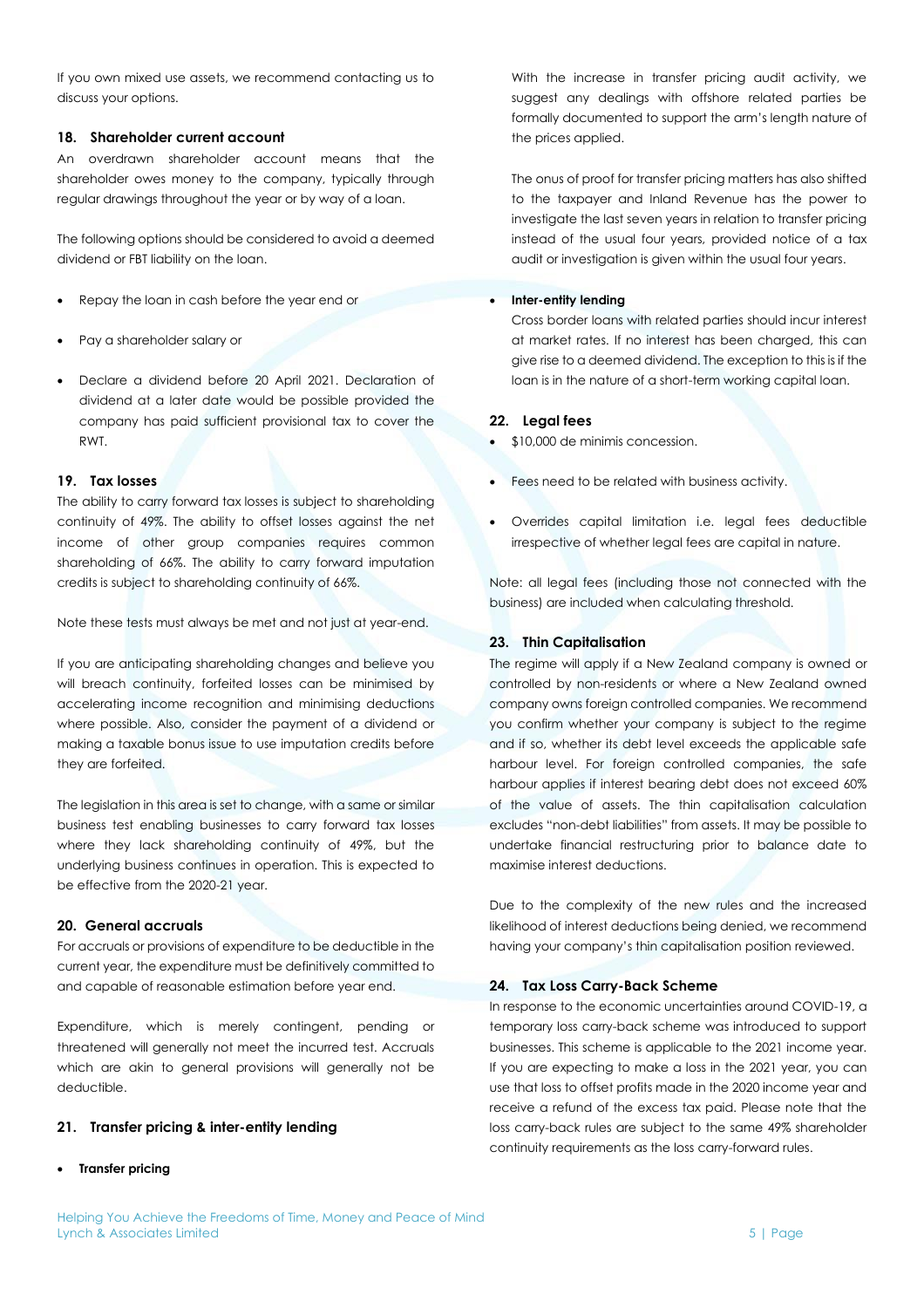### **25. Gift duty**

The abolition of Gift duty may enhance your ability to reorganise your affairs however there are also a range of tax and non-tax considerations involved (e.g. current and future solvency considerations, rest home subsidies and the need to access funds in the future).

### **26. Fringe Benefit Tax (FBT)**

The end of the year is a good time to review any fringe benefits that might be provided to employees that might not have been identified.

With the introduction of the 39% top personal tax rate from 1 April 2021, it has affected FBT rates. The top single FBT rate increases to 63.93%, and alternate rate increases to 49.25%. With the increases in rates, you may wish to reconsider the benefits provided to employees – especially around motor vehicles.

The fourth quarter FBT return is different to the other FBT returns during the year. An alternate rate calculation is either compulsory (for those who used the alternate rate during the year) or is optional (for those who used the single rate). If all employees to whom fringe benefits are provided are on the highest income tax bracket, and this option is available, it may be beneficial to continue using the single rate.

A close company calculation option is available for vehicles acquired from 1 April 2017. This applies to close companies providing motor vehicles to a shareholder-employee that is available for private use. A close company can make this election for up to two shareholder-employees in the income year in which they purchase the motor vehicle or first start using the motor vehicle for business use. The effect is no FBT is payable, but income tax deductions and GST inputs related to private use are denied.

We can assist in the preparation of FBT returns, the filing of a close company calculation option election, or general FBT matters if required.

#### **27. RWT on Dividends**

The RWT rate on dividends generally remains at 33%, with no upward change to account for the new top personal tax rate. This means any dividends with imputation credits attached at 28% will generally require a deduction of 5% RWT. This RWT is payable by the 20th of the month following the date of the dividend. In addition, dividend recipients at the new top personal tax rate of 39% will need to pay top up tax. However, no RWT is deductible when the recipient is a company at the election of the payer.

When a dividend is paid, detailed information must be disclosed to Inland Revenue. The information required is available on the Inland Revenue website here.

#### **28. Foreign Investment Funds (FIFs)**

There are several available methods to calculate the tax position of interests held in FIFs (for instance, shares held in overseas companies, with the exception of some Australian shares). Where a FIF has been held, a change in calculation method may be desirable to improve your tax position. In some cases, it may be necessary to make an election before yearend to be able to use the best method.

#### **29. Payroll**

All employers with PAYE and ESCT of \$50,000 or more per annum need to file employer information returns electronically within two days of payday. Payments continue to need to be made every month or twice a month depending on the size of the employer.

## **30. Foreign Superannuation Schemes**

Generally, lump sum distributions from Foreign Superannuation Schemes are included as taxable income using either the schedule or the formula methods. Typically, the longer a taxpayer has been in New Zealand, the higher the amount of the lump sum distribution will be taxable income.

Payments of regular amounts from non-state foreign superannuation are usually subject to tax.

#### **31. Employee Allowances**

Broadly, employees are exempt from tax when they are reimbursed or provided with an allowance for work-related expenses.

For travel or relocations, employer provided accommodation or accommodation payments will generally be exempt where the employee is temporarily working away from home for a period of up to two years (or three years in the case of capital projects). Employee meal costs or meal allowances will generally be exempt where the employee is working away from home for a period of up to three months.

The subtleties in these rules present both opportunities and pitfalls to employers. Therefore, we recommend you contact us if you are considering providing accommodation or paying a meal allowance to your employees.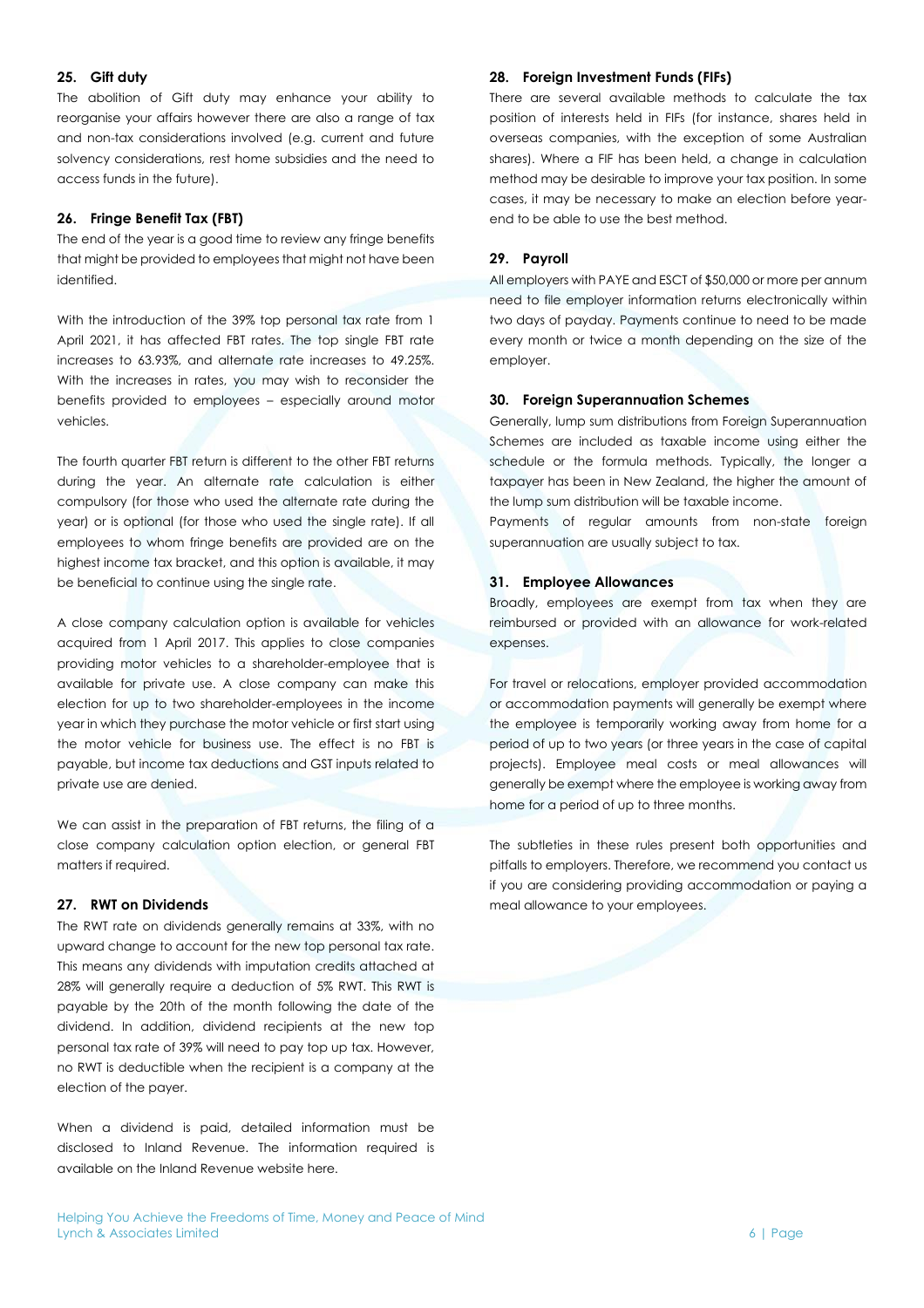## **General tips on minimising tax**

## **1. Splitting your income**

Depending on your business structure it may be possible to split income between yourself and your spouse or children to obtain the benefit of lower tax rates. For example, in a partnership, the net income of the partnership is split between the partners based on their agreed share of the partnership. Inland Revenue is entitled to revise the split in certain circumstances.

Savings may be achieved by splitting income with your spouse, depending on the spouse's income.

#### **2. Wages**

Wages can be paid to your spouse, your children and relatives who work in your business, but IRD can make adjustments if payments are considered excessive.

If self-employed, before making payments to your spouse you must obtain approval from IRD and you must be able to show that your spouse will be working and that the wage is commensurate with the work done.

Where your children are working for you or your business, we recommend that you draw cheques in relation to work done on your business account and pay them into your child's account at appropriate times during the year. Remember that PAYE needs to be deducted and ACC levies are payable in respect of any wages paid.

## **3. Working for Families**

Working for Family assistant payments for low income families may be available in certain circumstances for:

- Family tax credit
- Minimum family tax credit
- In-work tax credit or child tax credit
- Parental tax credit

Extensions to the definition of family scheme income for Working for Families came into effect from 1 April 2011 and may have the effect of reducing "Working for Families" entitlements.

#### **4. Tax deductions available to wage earners**

Deductions available include:

- Fees paid for the preparation of a tax return
- Premiums for income continuance insurance, where income is a relevant factor in determining the amount insured. The proceeds of such policies are taxable income.

#### **5. Scrapping unused assets**

A taxpayer may write-off a depreciable asset where the cost of disposing of an asset is expected to be greater than the proceeds from its sale.

## **6. Farmer's dwelling expenses**

Inland Revenue allows farmers to claim 25% of all of their dwelling expenses, where that dwelling is situated on their farm, because of their need to run their farming business at home. These expenses will include:

- Domestic power
- Dwelling repairs and maintenance
- Dwelling depreciation
- Household insurance

## **7. Claim your vehicle expenses**

If you have a vehicle (not a company vehicle) which is used for business and private purposes, there are several options available for claiming the business portion of expenses:

If your business running in the vehicle is less than 5,000 km per year, you can use pre-determined IRD rates or the published rates of a reputable independent source (e.g. Automobile Association) as the basis of your claim. Current IRD rates are 72c/km. You must keep a record of all business journeys to substantiate your claim.

This option can be particularly useful if a private vehicle is only used occasionally for business use. There are also GST implications to be considered.

- Keep a logbook for 90 consecutive days recording of all journeys. Based on the business use percentage from the logbook, you can claim this proportion of all vehicle expenses. You can continue to use this percentage for three years, provided that the actual business use in any month does not vary by 20% or more, than the percentages established by the logbook.
- Actual records of all business use, distances, and costs.

Note: Similar rules govern the rates at which an employer may make tax free reimbursement to employees (including shareholder-employees) who use their private vehicles for work purposes. These include use of mileage rates published by a reputable independent source (e.g. Automobile Association)

#### **8. Donations tax credit**

Individual's may claim a donations tax credit equal to 331/3% of all charitable donations made, up to their net taxable income. Business owners will be entitled to claim a deduction for charitable donations up to their net income.

Individuals who make charitable donations by way of Payroll Giving (i.e. deduction direct from salary or wages) will get the benefit of the donation rebate immediately as a net reduction in PAYE deductions.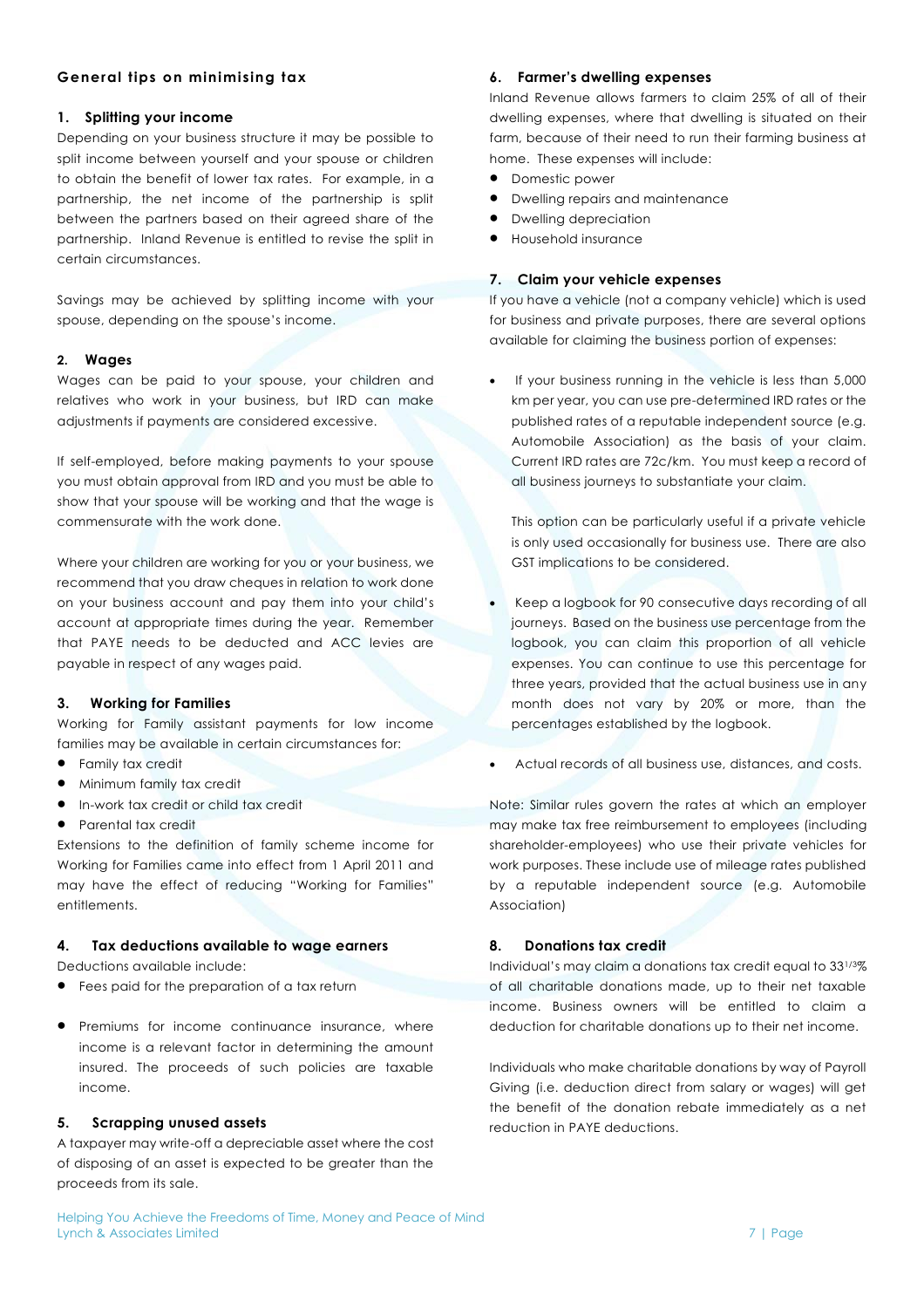Claims for donations other than Payroll Giving must be made on a separate claim form (IR 526). IRD will forward claim forms to every taxpayer (or their agent) who has claimed a donations tax credits in the last two years.

IRD recently issued a publication clarifying that payments made to a charitable trust to attend a private education centre are substitute for fees not a gift therefore no donations tax credits can be claimed for these payments.

Business owners are entitled to claim a deduction for qualifying charitable donations up to their net income.

To be deductible the donation must be made to:

- A charity on IRD's done organisation list or
- A charity which carries out its charitable, philanthropic, or cultural purpose within NZ.

### **9. Home office expenses**

If you use an area in your home principally as an office or storage area for your business, then you may be able to claim part of the overall costs of running your house as a business expense.

Floor area is the most common base used for calculating the portion claimable. For example, if the area you use amounts to 10% of the house's total floor area, then you can claim 10% of expenses such as annual rates, house insurance premium, power, mortgage interest, and house depreciation. It may also be possible to claim a portion of your home telephone rental.

## **Current Income Tax Rates Income Tax rates for the 2021 income year are**

| Individuals and unincorporated bodies |                                   |  |
|---------------------------------------|-----------------------------------|--|
| $$0 - $14,000$                        | 10.5%                             |  |
| $$14,001 - $48,000$                   | 17.5%                             |  |
| \$48,001 - \$70,000                   | 30.0%                             |  |
| \$70,001 or more                      | 33.0%                             |  |
| Companies                             |                                   |  |
| Resident and non-resident             | 28.0%                             |  |
|                                       |                                   |  |
| <b>Trusts</b>                         |                                   |  |
| Complying Trusts                      |                                   |  |
| Trustee income                        | 33.0%                             |  |
| Beneficiary income                    | At the beneficiary's marginal     |  |
|                                       | rate except for a distribution to |  |
| a minor (under the age of 16 at       |                                   |  |
|                                       | the balance date of the trust)    |  |
|                                       | over \$1,000 per trust, which are |  |
|                                       | taxed at the trustee rate of 33%  |  |
| Non-Complying Trusts                  | 45.0%                             |  |

## **Resident Withholding Tax**

- The RWT rate on dividends is 33%.
- The company RWT rate on interest is 28%.
- Individuals can elect to have RWT on interest deducted at 10.5%, 17.5%, 30% or 33%.
- The non-declaration rate is 33%.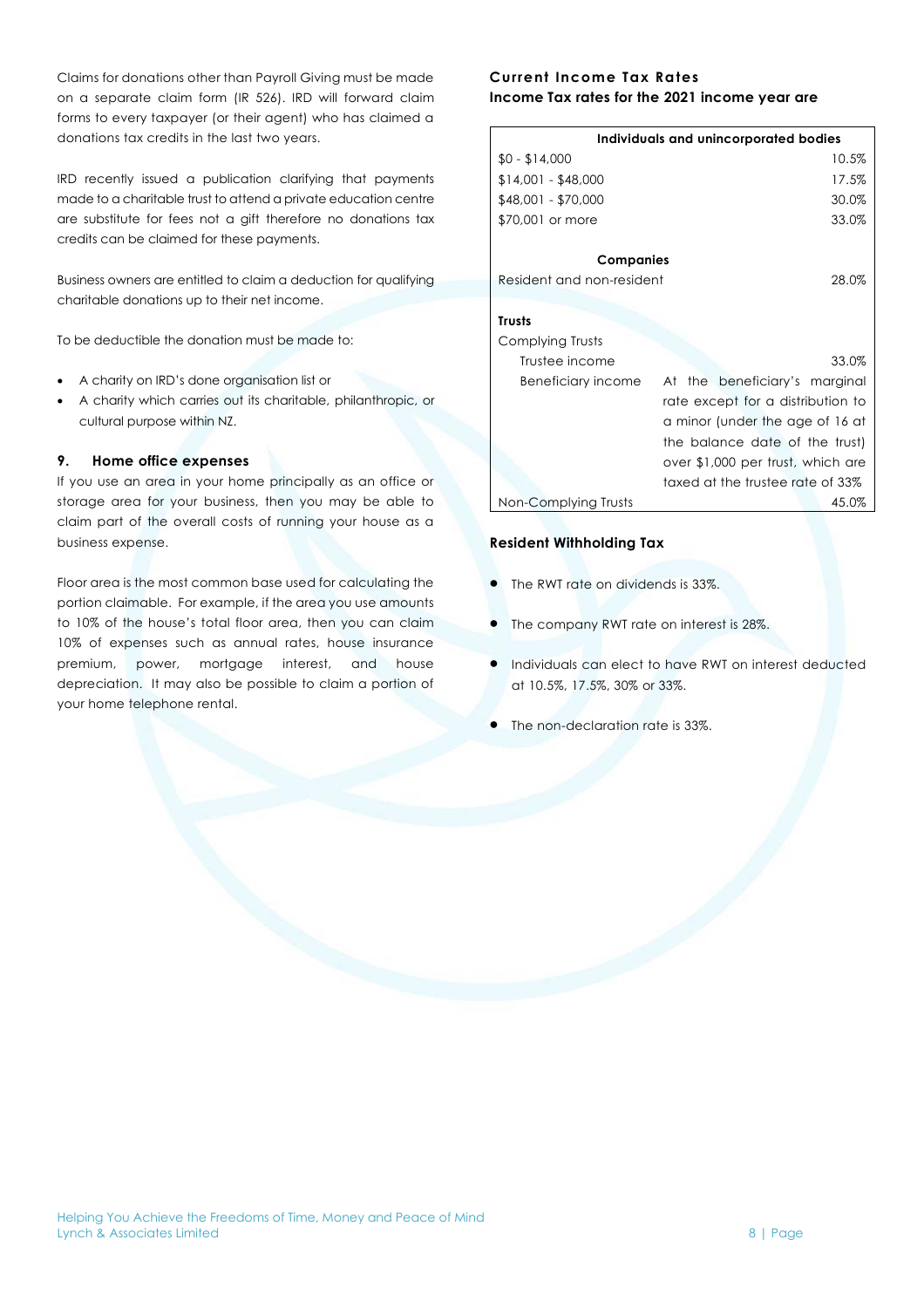## **Help us to process your records efficiently and quickly**

By completing the Business Checklist, we send to you before your balance date, you can ensure that all the information needed to complete your accounts is provided to us before we begin.

Some further items which may help us are:

- GST returns and worksheets including these with your annual information ensures that we can follow up any GST issues during the process of completing your accounts.
- Highlighting any repairs and maintenance costs over \$500 and noting on your records what the payment was for e.g. 'repairs to cash register'. Asset purchases and sales must be separately recorded on your Fixed Asset Schedule.
- Identify in your records any entertainment costs. Generally, expenses are 50% deductible if they are enjoyed by staff at a staff function but are subject to Fringe Benefit Tax if available for enjoyment at staff discretion.
- Where a vehicle is not a company vehicle liable for FBT, expenses relating to vehicles used partly for private use should be separately highlighted in your records to enable us to calculate the total expenses for that vehicle, and the respective non-deductible portion.

Another area often overlooked by clients is overseas investments. Investments in foreign superannuation schemes and life insurance policies can be taxable in New Zealand, even if you are no longer contributing to them, or receiving income from them.

Any investment of share capital in a foreign company (or unit trust) can also result in New Zealand tax, even if no dividends are received, although there are significant exemptions.

Please ensure you advise us of any overseas investments, to enable us to confirm their tax status. The penalties for nondeclaration of overseas income are severe.

## **Help yourself – keep your records**

To prove your deductions are legitimate you must keep all relevant records for at least seven years, and they must be in English. The following records, which are not an exhaustive list, must be kept:

- All income received (copies of invoices issued etc.)
- All tax invoices and receipts for purchases, insurance, power, phone, and all other costs incurred
- **•** Bank statements
- Cash books or computerised accounting records
- Wage records for any employees
- Interest and dividend payments
- A list of business assets and liabilities
- Statements of year end trading stock, and stock take records
- Credit and debit notes
- Motor-vehicle logbooks

Keeping records in order makes good sense. If you are investigated by IRD you should be able to justify all your claims with a minimum of time and effort.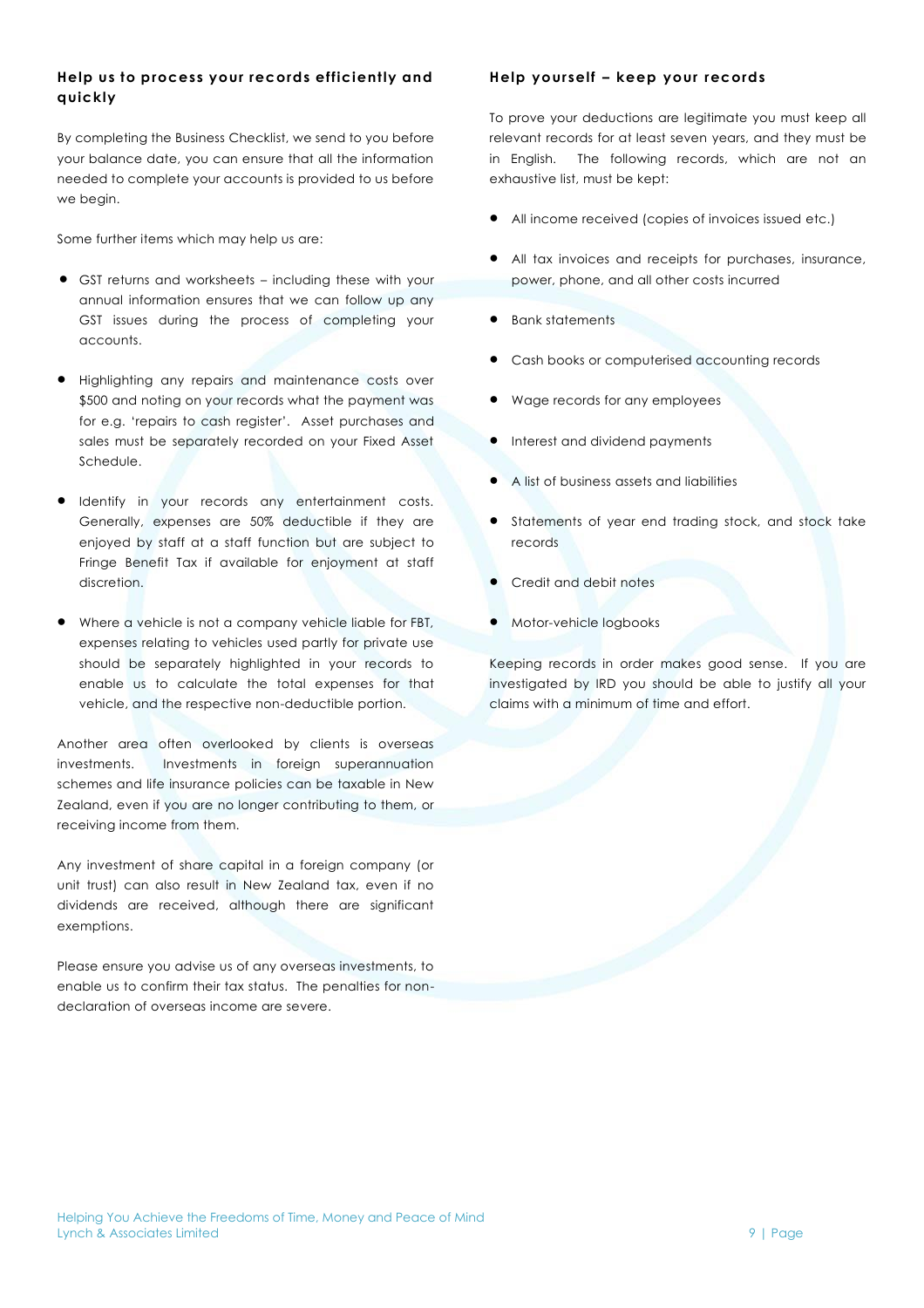## **Provisional Tax**

A taxpayer needs to pay provisional tax if Residual Income Tax (RIT) payable for income year 2020 is more than \$5,000 otherwise interest would be payable if there is a shortfall in provisional tax payments during 2021/22.

RIT is the net amount of tax payable for the year, after deducting source deducted tax (e.g. PAYE or RWT), but not provisional tax.

## **Methods for provisional tax payments**

## **Standard method**

This method assumes your income will increase (based on your income forecast) compared to previous year and is calculated as follows

- If the 2021 tax return has not yet been filed, based on 2020 RIT plus 10%;
- If the 2021 tax return has been filed, based on 2021 RIT plus 5%.

### **Estimate method**

This method assumes your income will decrease (based on your income forecast) compared to previous year.

Under the above two methods

- Provisional tax can be estimated as many times as necessary up to the due date of the final installment.
- Estimates can be lodged by filing an IR309 or in IRD's website at ird.govt.nz/online-services/servicename/services-p/online-provtax-est.html
- The estimate must be fair and reasonable and supporting calculations should be prepared and retained to substantiate the estimate. If the estimate is unreasonably low compared to the actual RIT shortfall penalties may be imposed for lack of reasonable care.
- Provisional tax is payable in three equal installments on your provisional tax installment dates which differ depending on your balance date.

## **GST ratio method**

This method is suitable for taxpayers, whose income tends to go up and down during the year, but the taxpayer must meet the qualifying criteria i.e. GST returns must be filed either monthly or bi-monthly.

## Under this method

- Provisional tax is calculated as a ratio percentage to the taxable supplies in the GST returns. The ratio percentage is calculated by dividing the RIT for the last year by the total GST taxable supplies for the same year.
- Provisional tax is payable in six installments which coincide with the GST payments, the dates depending on the balance date.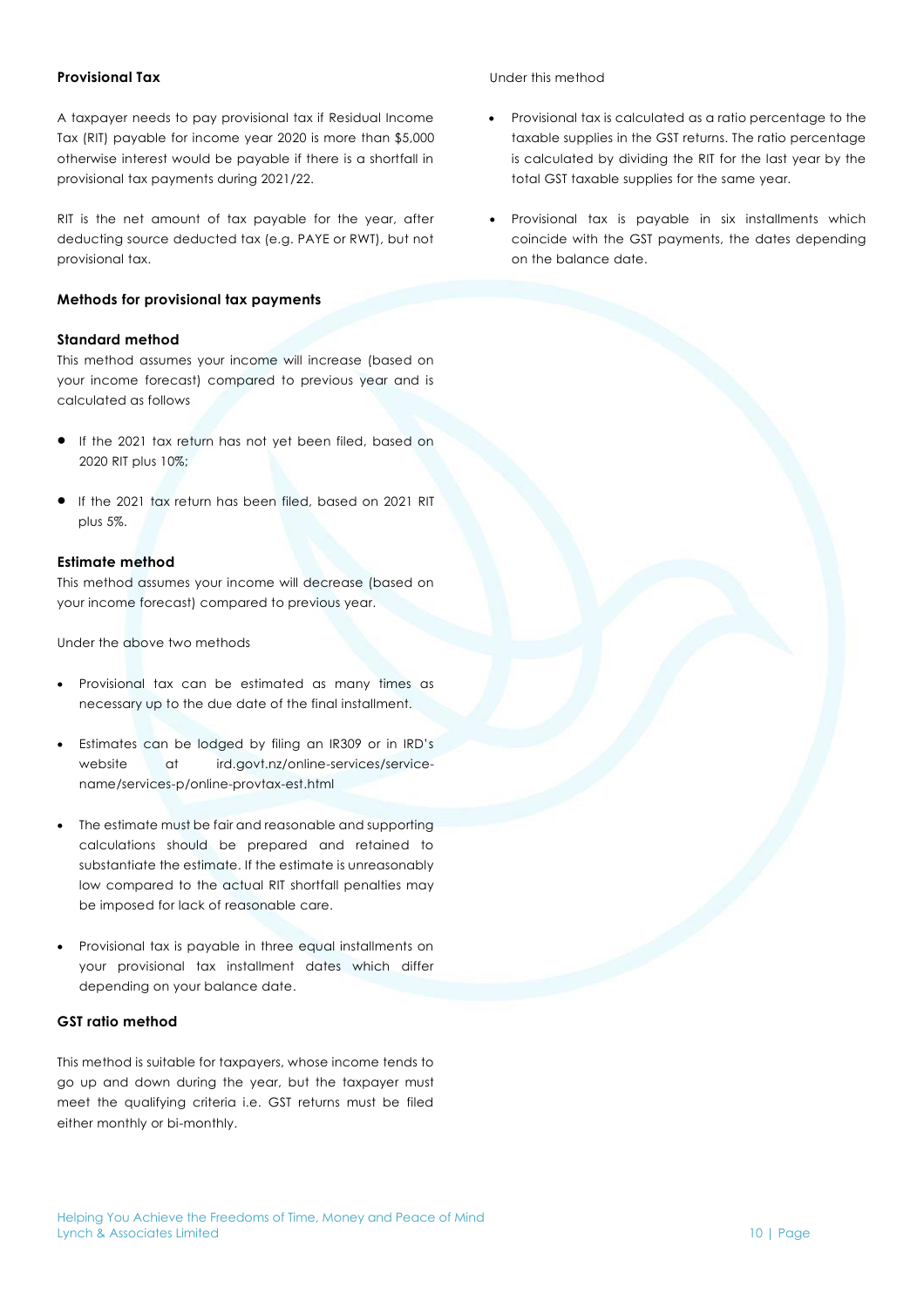### **Use of Money Interest (UOMI)**

If the standard uplift method has been used for the first and second instalments, and no estimate is lodged at any instalment, use of money interest (UOMI) is charged on deemed underpayments of provisional tax with reference to actual residual income tax (RIT) only where actual RIT is greater than \$60,000.

If actual RIT is less than \$60,000 and the standard uplift method has been used and paid in all instalments, then no UOMI applies until the terminal tax due date (7 April 2022 in most cases).

UOMI will apply from the first instalment if you have either used the estimate method for provisional tax or not paid provisional tax on time using the standard uplift method. UOMI can also apply from the first instalment in the first year of business. If this situation applies, you may wish to consider making use of a taxpooling intermediary, such as Tax Management New Zealand.

Your advisor can help you prepare a draft tax calculation to help determine whether you should make a voluntary payment above the amount due under the standard uplift method. Additionally, they can discuss the advantages and disadvantages of using a tax-pooling intermediary.

Depending on your situation, interest will be calculated on any terminal tax due (i.e. after provisional tax payments are taken into account) from the due date of the provisional tax payments to the date the terminal tax is paid.

If you use the GST ratio method and apply the ratio percentage correctly, UOMI will not be payable for underpayments or receivable for overpayments.

UOMI received is taxable income and in some instances is tax deductible when paid by taxpayers, including businesses.

Current interest rates are:

| Underpayments | 8.40% DR |
|---------------|----------|
| Overpayments  | 1.75% CR |

## **Penalties Regime**

Under the current penalties' regime, penalties may be imposed for late filing of tax returns, late payment and tax shortfalls.

Late payment penalties payable if not by due date and in case of shortfall are:

- 1% on the day following the due date
- 4% on the seventh day following the due date
- 1% compounding every month following the initial penalty

Tax shortfall may result in:

- Use of money interest charged from the original due date to date of payment
- Possible penalties depending on the taxpayer's conduct

Penalties are levied if IRD considers the taxpayer's circumstances amount to:

| Seriousness of Issue      | <b>Penalties</b> |  |
|---------------------------|------------------|--|
| Lack of reasonable care   | 20%              |  |
| Unacceptable tax position | 20%              |  |
| Gross carelessness        | 40%              |  |
| Abusive tax position      | 100%             |  |
| Tax evasion               | 150%             |  |

Reduction of these penalties is possible in some circumstances (e.g. voluntary disclosure to Inland Revenue). These penalties also apply to all other tax types including GST, PAYE and FBT.

We can review your systems and procedures to give you comfort that correct tax rules are being applied and reduce the risk of penalties.

We offer products such as FBT Reviews and GST reviews which will check your business' tax procedures and calculations and highlight areas where tax has been underpaid as well as areas of tax savings.